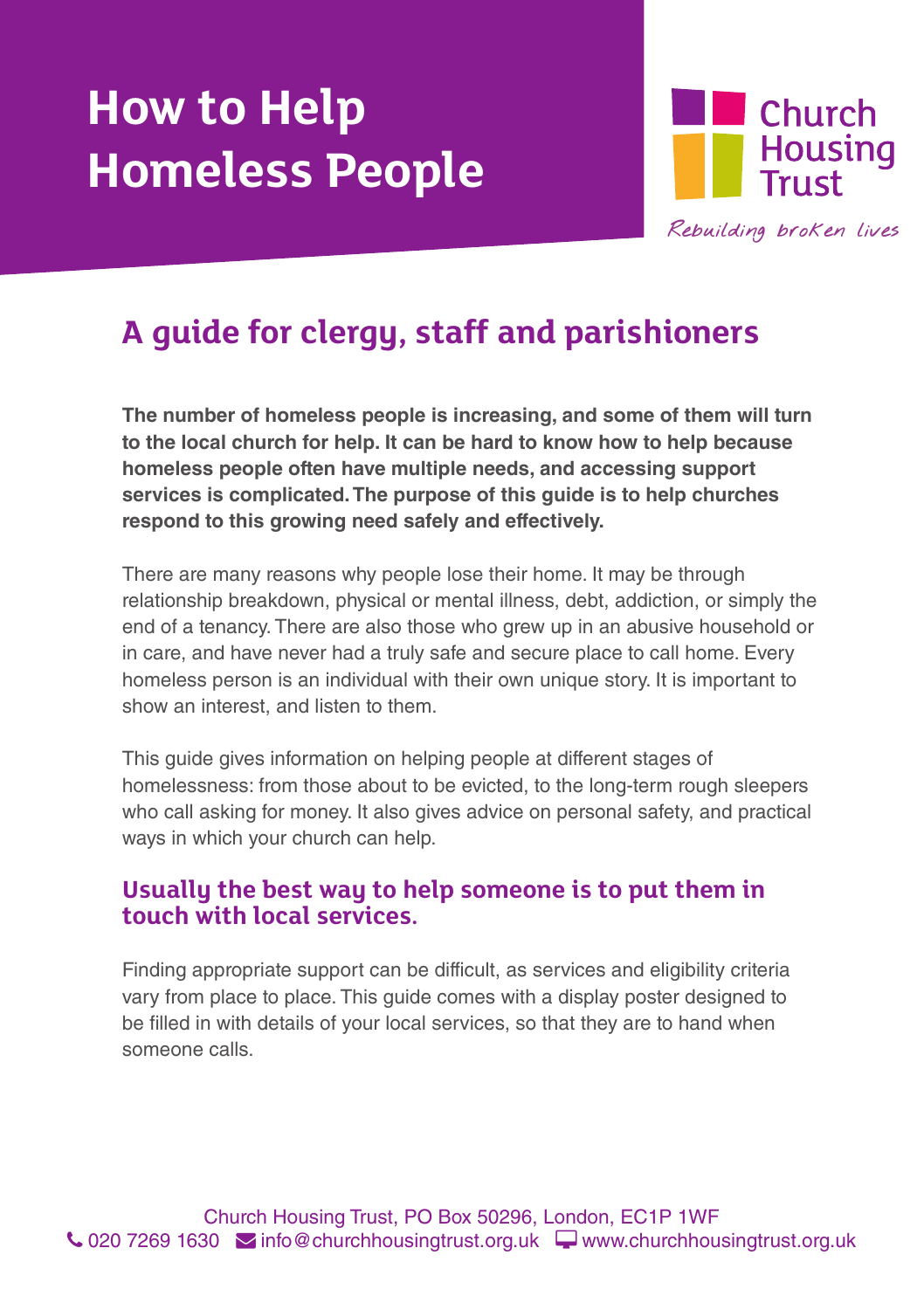# **The Housing Crisis**

# **Other sources of help**

There are thousands of people in England who cannot afford suitable accommodation on any given night. Some of them are sofa-surfing; some of them are sleeping on night buses or pavements; and others are trapped in abusive relationships because they have nowhere else to go.

Having a home does not mean that someone is secure. More people are now renting in the private sector than in the social housing sector. Rents have risen ahead of incomes and many tenants are in arrears and go without food or heating in order to pay the rent. Private rental tenancies can be ended with as little as two months' notice.

## **Getting help**

Your local council has a statutory duty to house people without appropriate accommodation. This includes those who are sleeping on friends' sofas, those who are about to be made homeless and those who are suffering domestic abuse.

However, resources are inadequate, and help is subject to tight eligibility criteria, which exclude many people. The key criteria are:

- **• Are they really homeless?** Do they have somewhere they could go?
- **• Are they eligible for help?** This is dependent on immigration status and work history.
- Are they in priority need? For example are they responsible for dependent children under 18, or do they have an illness or disability that makes them particularly vulnerable?
- **• Are they intentionally homeless?** Did they leave a home voluntarily?
- **• Do they have a connection with the borough?** Do they have a local connection, or do they have family or work in the area?

Getting help from the council is a complex process that can take some time. You can offer to help someone to make phone calls, fill in forms, or even attend interviews.

### **Look on your local authority website to get contact numbers for housing advice, and write them on the enclosed display poster so that you have them to hand.**

**Many people do not qualify for help from the council, but the council will still give them advice on where to go next depending on their circumstances. Sometimes the advice is that they need to return to an area where they have historical or local connections in order to get help.**

Advice is also available from:

- • Shelter Helpline **0808 800 4444**
- • The Citizen's Advice Bureau **0344 411 1444**

There are also organisations that help particular groups of people:

#### **16-25 year olds**

- Nightstop UK helps young people into emergency accommodation **0207 939 1235** (office hours only)
- • Get Connected provides advice and help to under-25s **0808 808 4994** (24hr)

### **People escaping domestic violence**

National Domestic Violence Helpline 0808 200 0247 (24hr)

#### **Veterans**

- • The Ministry of Defence's Veterans UK helpline provides assistance on many issues, including housing **0808 191 4218**
- • Veteran's Aid will assess a person's needs and find appropriate support, including housing **0800 012 6867**

### **People with mental health problems**

- • 24-hour mental health support helpline **0800 731 2864**
- **• T**he Samaritans **116 123**

#### **Refugees**

• If a refugee needs specific support or advice, contact the Refugee Council **020 7346 6700 Refugeecouncil.org.uk**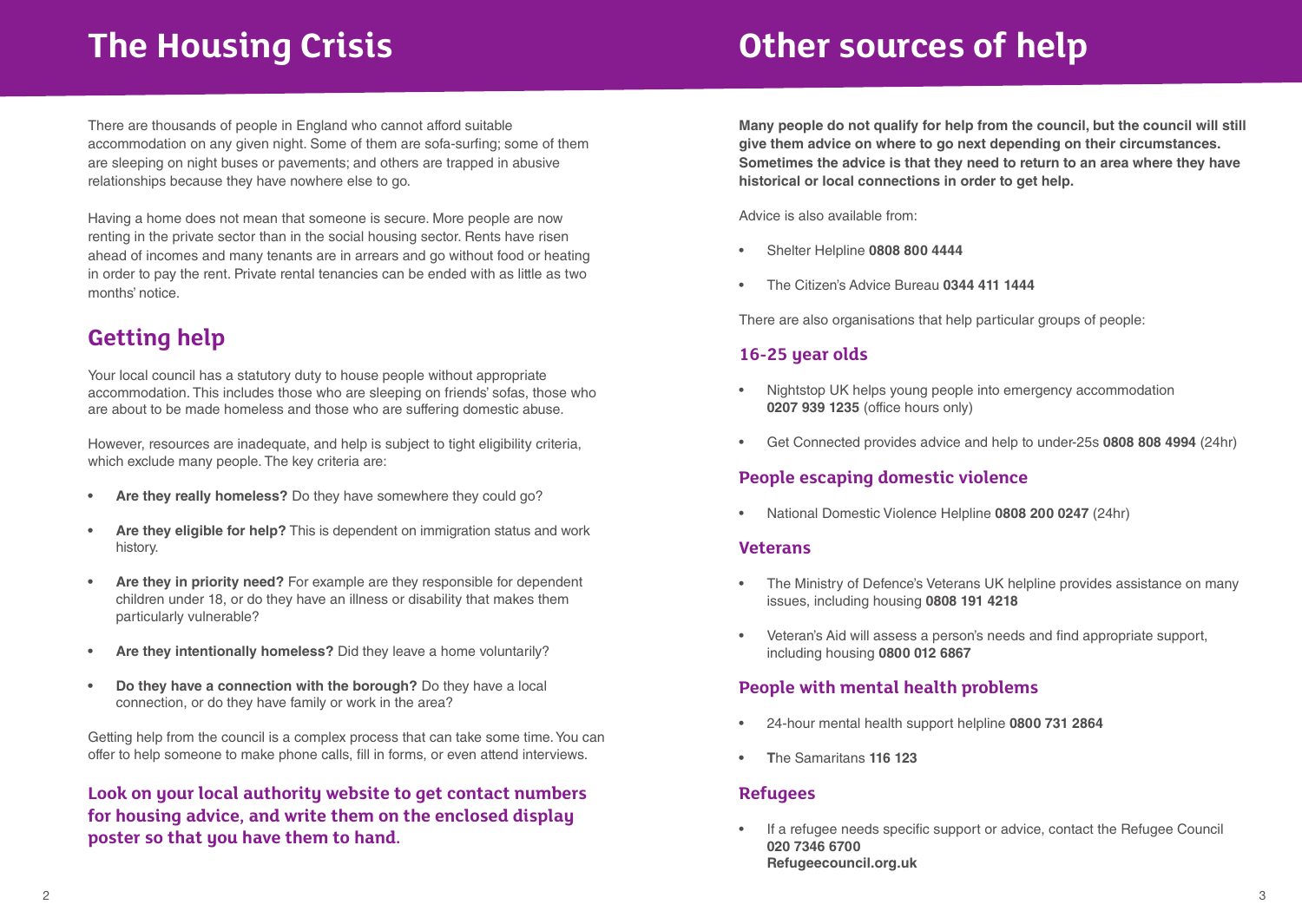# **Helping people who are sleeping rough**

## **Helping long-term rough sleepers**

Rough sleeping is dangerous and isolating. Within days it affects a person's mental and physical health and exposes them to abuse, violence, crime, and addiction. It is essential to prevent or stop rough sleeping as soon as possible.

If you are concerned about someone you have seen sleeping rough call StreetLink on **0300 500 0914** or contact them on **Streetlink.org.uk**. The StreetLink team will ensure the person sleeping rough connects with the services in their local area, to help them off the streets as quickly as possible.

### **Street homelessness takes people outside of normal society, and it is very difficult to find a way back in.**

Many rough sleepers have been let down or abused by relatives, friends and service providers, so they find it very hard to trust anyone to help them. Their relationships on the street are often based on addiction, or abuse and control, and are not helpful. Some rough sleepers do not want to go into a hostel, as it involves being alongside other people with complex needs, in an institution which limits their freedoms and makes demands of them.

However, long-term rough sleepers can turn their lives around spectacularly when they have a reason to do so. For example, people will re-engage with society in order to resolve a health issue, reconnect with estranged children, pursue an interest, or help someone else avoid going through the same situation.

### **Coming off the street is a very difficult process, and it is important to put people in contact with local services so that they get the support they need.**

Rough sleepers will probably already be known to local services, and staff will be pleased to have help in getting them to engage with the services they provide (although for data protection reasons there is a limit to the information that they will be able to share with you). Your local council is the gateway to local services, as almost all support services require a referral from the council before they can provide help.

For those who are unable or unwilling to get off the street, all we can do is to keep them as safe and healthy as possible. There are many day centres and night shelters run by local voluntary organisations and churches. Some are drop-in services, and some require referrals by local services.

Identify your local centres and shelters, and call them to find out more about their admission criteria and opening hours. Go to **HomelessUK.org** and use their 'Find homelessness services in England' search function. Many night shelters only operate in the winter months.

### **Write details of local services on the enclosed display poster. It is also useful to have directions printed out and ready to give to people.**

There are also places that distribute food and clothing; information about local provision can be found on **ThePavement.org.uk**. Again it is useful to have details and directions printed out and ready to give to homeless callers.

## **Don't give money**

Many rough sleepers have addictions, and giving them money will feed this addiction. In particular, modern psychoactive drugs are cheap and readily available. They are completely destroying thousands of lives as users become violent, often towards themselves, and sometimes suffer permanent brain damage. Some addicts are spending £80-£100 a day on drugs, all gained through street begging. No matter what their story is, do not give homeless people money.

Keep a stock of chocolate bars, non-perishable food, bottles of water, and new socks and underwear to give out instead.

**It is not illegal to sleep rough, but it is illegal to beg in a public place. Rough sleepers can also be moved on for antisocial behaviour. If someone becomes aggressive when asking for money, report them to the police. Contact local police on 101.**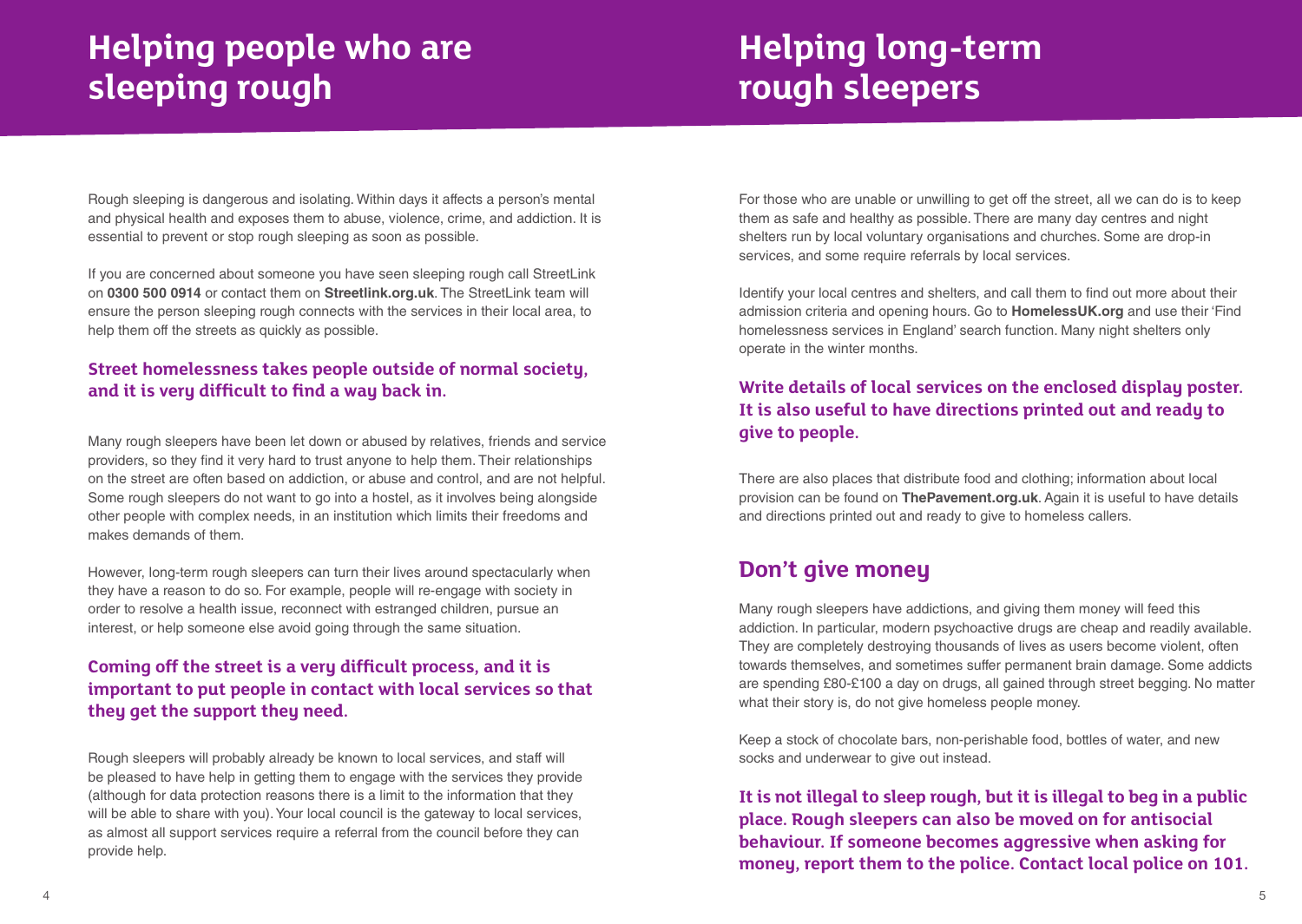# **Keeping safe Being realistic and effective**

## **Don't put yourself, or others, at risk**

Put your own safety above the needs of a homeless caller. Be aware that an addiction or mental illness can sometimes make a person unintentionally abusive, dishonest, or violent. Assess the risks to people and property, and minimise them; for example do not leave valuables or keys in sight. Have a plan for what to do in an emergency. Have your mobile phone to hand.

It is a good idea to draw up a **personal safety plan** with the people in your church who may encounter homeless callers, and ensure your safeguarding information is up to date and readily available. Advice on what to include can be found on **Ecclesiastical.com** in the 'Church matters' section.

## **Be friendly, but wary**

If you have time, talk to the individual and listen to their story. However do not let uninvited callers into your home or office. Speak to them in a public place or in sight of other people.

### **Never give money**

Money can feed an addiction, which in turn destroys their life. Instead, if it is appropriate, give them food and drink. Have a stock of non-perishable food to hand so that it can be given quickly. Do not be embarrassed about closing the door on someone while you get the food.

## **Be aware of potential danger**

If you are worried about the safety of someone sleeping rough you can call StreetLink on 0300 500 0914. If the homeless person is in immediate danger, call an ambulance or the police on 999. Conversely, if you believe that the homeless person may be an imminent threat to you or to others, call the police on 999.

## **Don't tolerate abuse**

If someone is being abusive or behaving badly, ask them to stop. If they won't stop, or pose an imminent threat, call the police on 999. Inform the local police on 101 of any abuse so that they can monitor rough sleepers who may be a threat to others.

Showing kindness to a homeless person could help them to turn their life around. However, we shouldn't be naive about the effects of addiction or mental illness, and we need to recognise when it is necessary to involve professionals.

Usually the best way to genuinely help a homeless person, is to connect them with local services. This does not mean that you are passing the buck to another person; on the contrary, they may still need a great deal of support to access services.

## **Managing expectations and behaviour**

Some homeless people will call regularly, particularly if they are treated with kindness. Be honest with them about the limits of your capacity to help. Be clear about behaviour which is not acceptable in and around church, for example drinking alcohol, swearing, littering etc.

## **Protecting vulnerable people**

Many homeless people are vulnerable so take care not to put yourself in a situation where you could be accused of abuse. Remember that you are in a position of power, and treat them with compassion.

## **Providing practical help**

We encourage churches to discuss how they can best help homeless people, collectively and as individuals. As we have outlined in this guide, it is advisable to prepare for homeless callers, be aware of local services and how to access them, draw up a personal safety plan, and agree rules for behaviour and managing expectations.

Churches can also help in proactive and practical ways, either through supporting charities and schemes for homeless people, or through setting up a project for homeless people. Before setting up a project, do talk to other local services to see what would be most useful based on the need in your area. Also consider the impact on local residents. Guidance on how churches can set up projects to help homeless people is available from **Housingjustice.org.uk**